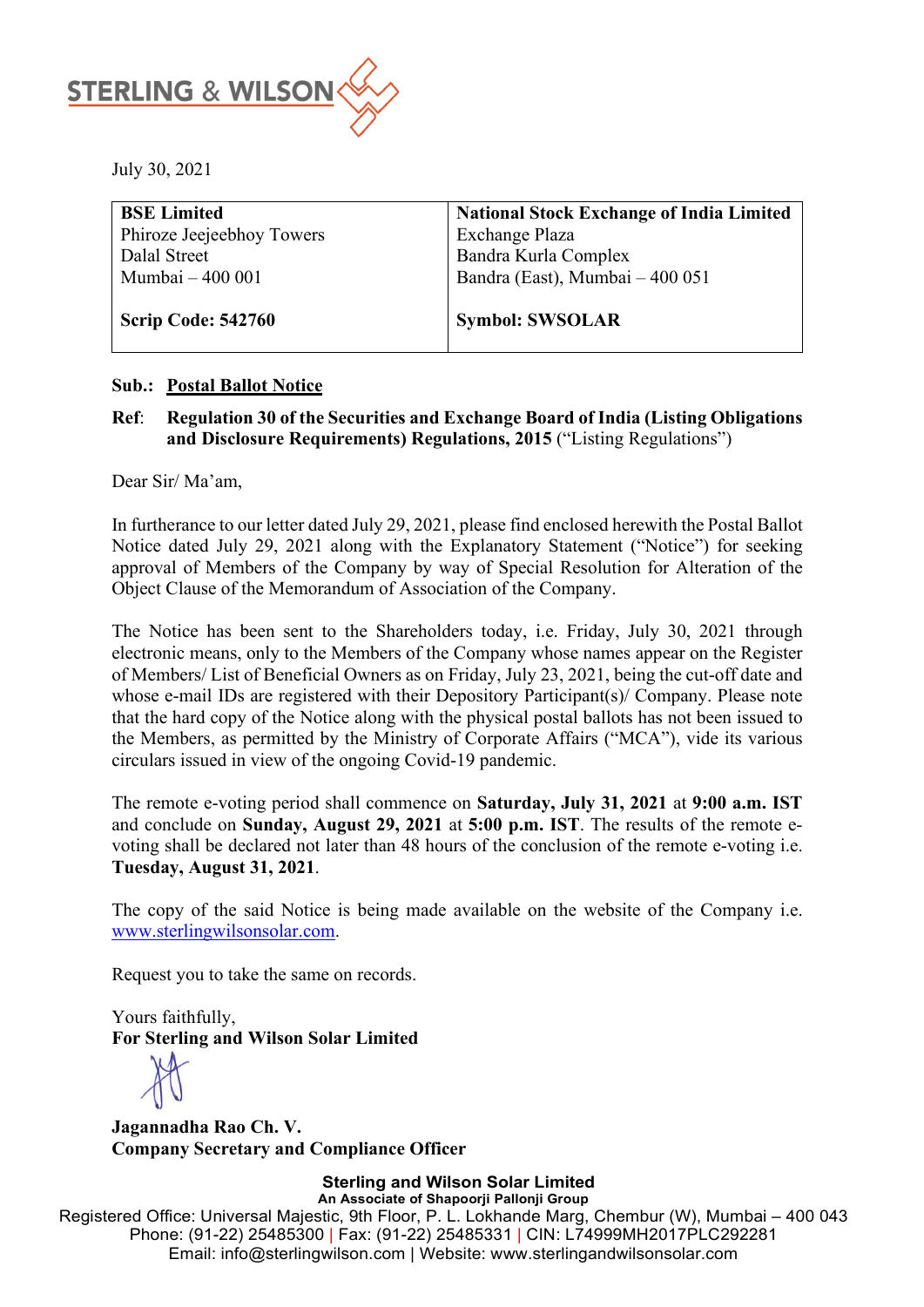

**Sterling and Wilson Solar Limited An Associate of Shapoorji Pallonji Group**

Registered Office: Universal Majestic, 9<sup>th</sup> Floor, P. L. Lokhande Marg, Chembur (W), Mumbai – 400 043 Phone: (91-22) 25485300 | Fax: (91-22) 25485331 | CIN: L74999MH2017PLC292281 Email: info@sterlingwilson.com | www.sterlingandwilsonsolar.com

## **NOTICE OF POSTAL BALLOT**

Dear Member(s),

Notice is hereby given pursuant to Section 108, 110 of the Companies Act, 2013 ("the Act") read with Rule 20 and 22 of the Companies (Management and Administration) Rules, 2014 ("the Rules") and guidelines prescribed by the Ministry of Corporate Affairs for holding general meetings/ conducting postal ballot process vide General Circular No. 14/2020 dated April 08, 2020, General Circular No. 17/2020 dated April 13, 2020, General Circular No. 22/2020 dated June 15, 2020, General Circular No. 33/2020 dated September 28, 2020, General Circular No. 39/2020 dated December 31, 2020 and General Circular No. 10/2021 dated June 23, 2021 ("MCA Circulars") in view of Covid-19, Securities and Exchange Board of India (Listing Obligations and Disclosure Requirements) Regulations, 2015 ("SEBI Listing Regulations"), Secretarial Standard  $-2$  issued by the Institute of Company Secretaries of India and other applicable laws and regulations (including any statutory modification(s) or enactment(s) or re-enactment(s) thereof for the time being in force) that it is proposed to seek the consent of the shareholders of Sterling and Wilson Solar Limited ("the Company") for the Special Resolution as set out in this Postal Ballot Notice ("Notice") through Electronic Voting ("remote e-voting").

The explanatory statement pursuant to provisions of Section 102 of the Act, pertaining to the said Special Resolution proposed in this Notice, setting out the material facts regarding the Special Business and the reasons thereof, is annexed hereto.

In view of the current pandemic situation of Covid-19 and in compliance with the requirements of MCA Circulars, this Notice is being sent through electronic mode only, and hard copy of Notice along with Postal Ballot Forms and pre-paid business envelope will not be sent to the Members for this Postal Ballot.

The Board of Directors of the Company have appointed Mr. Manish Ghia, Partner of Manish Ghia & Associates, Practicing Company Secretaries, (FCS No. - 6252) as the Scrutinizer ("Scrutinizer") for conducting the postal ballot remote e-voting process in a fair and transparent manner.

In compliance with Regulation 44 of SEBI Listing Regulations and pursuant to the provisions of Sections 108 and 110 of the Act read with the rules framed thereunder and the MCA Circulars, the Company is extending the remote e-voting facility only, to enable its Members to cast their votes electronically instead of through physical Postal Ballot Forms.

In terms of the aforementioned MCA Circulars and in view of the current extraordinary circumstances due to Covid-19 pandemic requiring social distancing, companies are advised to take all decisions requiring Members' approval, other than items of ordinary business or business where any person has a right to be heard, through the mechanism of Postal Ballot/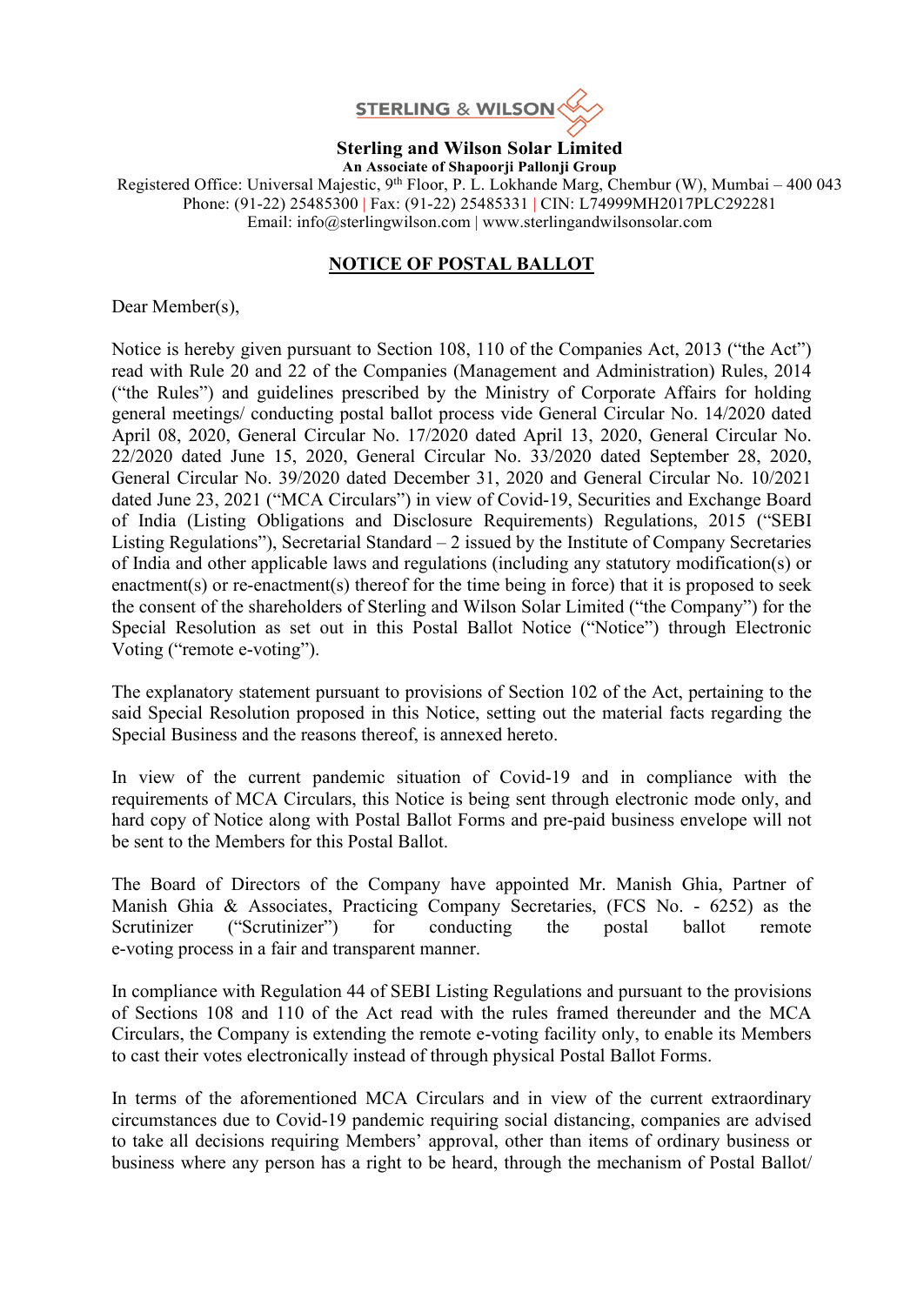E-voting in accordance with the provisions of the Act and Rules made thereunder, without holding a general meeting that requires physical presence of Members at a common venue.

MCA has clarified that for companies that are required to provide remote e-voting facility under the Act, while they are transacting any business(es) only by Postal Ballot up to December 31, 2021 or till further orders, whichever is earlier, the requirements provided in Rule 20 of the Rules as well as the framework provided in the MCA Circulars will be applicable mutatis mutandis. Further, the Company will send Postal Ballot Notice by e-mail to all its Members who have registered their e-mail addresses with the Company, the Registrar and Share Transfer Agent of the Company i.e., Link Intime India Pvt. Ltd. ("RTA") or their Depository Participant(s) ("DP") and the communication of assent/ dissent of the Members will only take place through the remote e-voting system.

For the purpose of remote e-voting, the Company has engaged the services of National Securities Depository Limited ("NSDL"). Members are required to vote through the remote e-voting platform provided by NSDL.

After completion of scrutiny of the remote e-voting, the Scrutinizer will submit his report to the Chairman or any other authorized officer of the Company. The results of the remote e-voting conducted through Postal Ballot will be announced **on or before August 31, 2021**, at the Registered Office situated at Universal Majestic, 9<sup>th</sup> Floor, P. L. Lokhande Marg, Chembur (W), Mumbai – 400 043 ("Registered Office") of the Company and also by placing the same along with the Scrutinizer's Report on the Company's website, [www.sterlingandwilsonsolar.com](http://www.sterlingandwilsonsolar.com/) as well as on NSDL's website, [www.evoting.nsdl.com.](http://www.evoting.nsdl.com/) The results will simultaneously be communicated to the Stock Exchanges where the Equity Shares of the Company are listed.

You are requested to peruse the proposed resolution along with the explanatory statement and carefully read the instructions forming part of this Notice.

### **SPECIAL BUSINESS**

### **Resolution No. 1: To alter the Object Clause of the Memorandum of Association of the Company**

To consider and, if thought fit, to pass the following resolution as a Special Resolution:

"**RESOLVED THAT** pursuant to Section 4, 13 and other applicable provisions, if any, of the Companies Act, 2013 ("Act") read with applicable rules made thereunder including any modification(s) or re-enactment(s) thereto for the time being in force, and subject to the approval of the Registrar of Companies ("ROC") Mumbai, and any other regulatory authorities as may be applicable, the consent of the Members of the Company be and is hereby accorded for alteration in the existing Object Clause of the Memorandum of Association ("MoA") of the Company by adding the following sub clauses in clause 3 subclause (a) of the MoA:

2. Setting up of power plants, solar energy systems, renewable energy systems or any other facility including Hybrid Energy Systems & Energy Storage (BESS) & (ESS) plants with predominantly non fossil fuels to generate power and to produce, manufacture, buy, import, sale, treat, exchange, renovate, alter, modernize, install or otherwise deal in any type of machinery, equipment, implement, material, article, and stores and to deal with all persons including Companies, government and semi-government bodies for these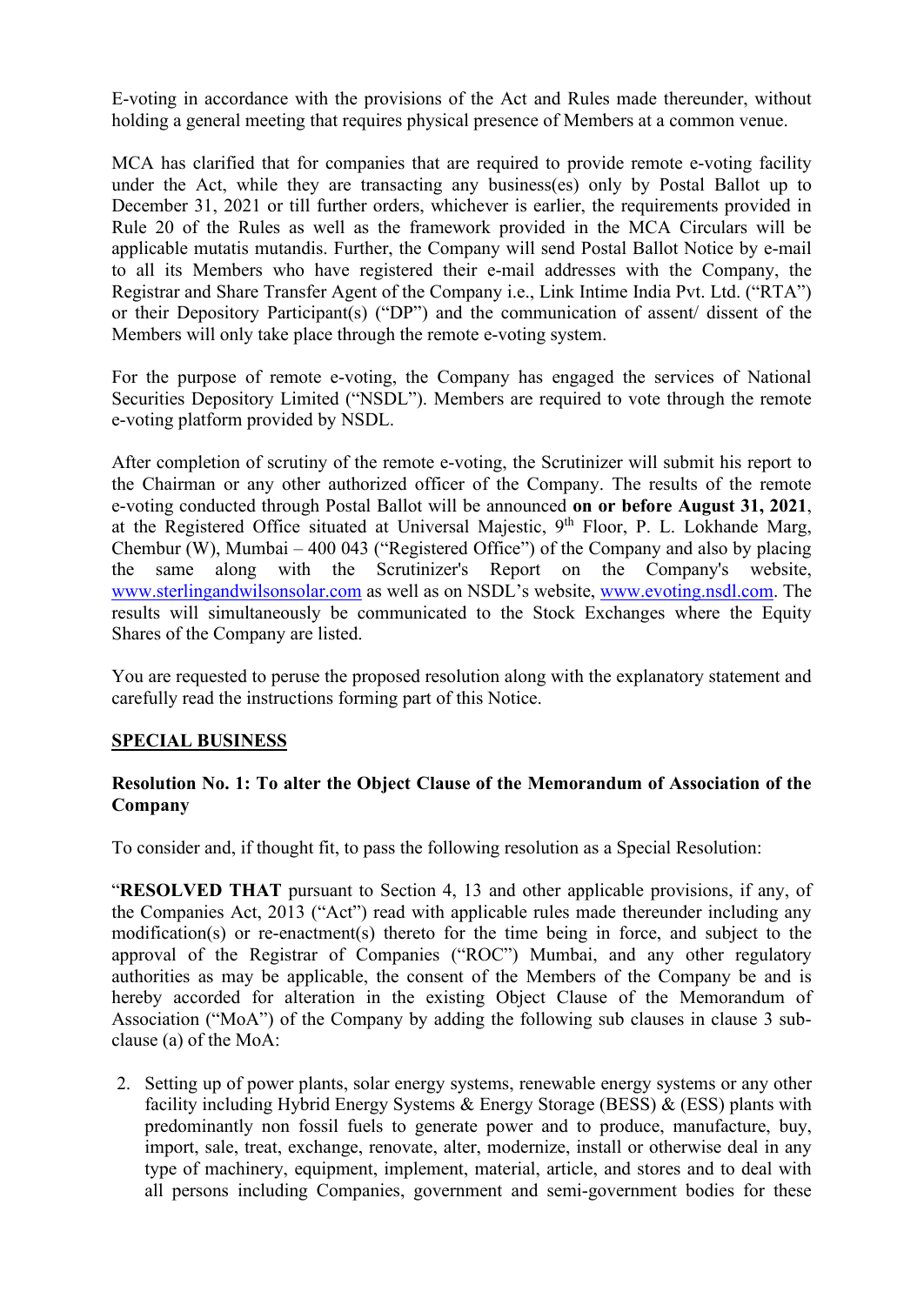purposes and to do all such acts, deeds and things including construction, laying down, establishing, fixing and to carry out all necessary activities for the aforesaid purpose.

- 3. Carrying on the business of integrated solid waste/ biomass management including Waste to Energy using MSW (Municipal Solid Waste) as fuel for Power Generation, using Biomass as fuel for Power Generation, selective Power to Synthetic Gas using excess renewable power, Power Plant for the demand response market.
- 4. Providing market energy efficient technologies, renewable/non-conventional energy technologies and other innovative technologies.
- 5. Carrying on business of consultancy in planning, developing and implementation of comprehensive energy efficiency, conservation and cost reduction measures on a turnkey basis, provide demand side management for energy and environment conservation in various sectors.

"**RESOLVED FURTHER THAT** the Board of Directors of the Company (the "Board" which term shall be deemed to include its Committees also) or any one of the Key Managerial Personnel of the Company, be and are hereby authorized to do all acts, deeds, matters and things as may, in their absolute discretion, be deemed necessary, expedient, proper or desirable to give effect to the resolution including filings of statutory forms and to settle any matter, question, difficulties or doubts that may arise in this regard and accede to such modifications and alterations to the aforesaid resolution as may be suggested by the Registrar of Companies without requiring the Board to secure any further consent or approval of the Members of the Company; and that the Members of the Company are hereby deemed to have given their approval thereto expressly by the authority of this resolution and acts and things done or caused to be done shall be conclusive evidence of the authority of the Company for the same."

> **By Order of the Board**  For **Sterling and Wilson Solar Limited**

**Place:** Mumbai **Date:** July 29, 2021

**Jagannadha Rao Ch. V. Company Secretary & Compliance Officer**

**Registered Office: Sterling and Wilson Solar Limited** (CIN: L74999MH2017PLC292281) Universal Majestic, 9<sup>th</sup> Floor, P. L. Lokhande Marg Chembur (W), Mumbai – 400 043 **Phone:** (91-22) 25485300 **Website:** [www.sterlingandwilsonsolar.com](http://www.sterlingandwilsonsolar.com/)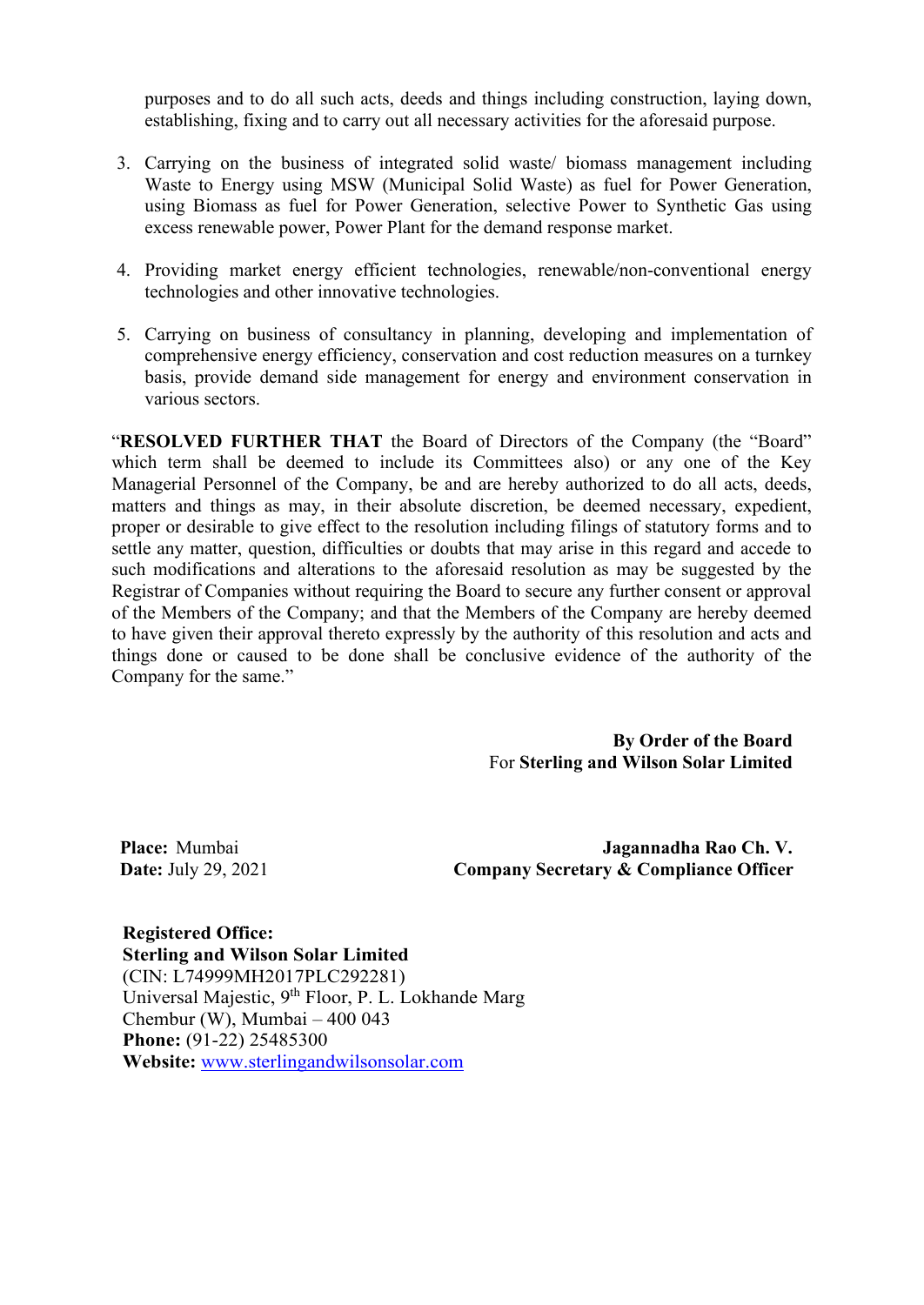### **NOTES:**

- 1. An Explanatory Statement for the proposed special resolution, pursuant to Section 102 read with Section 110 of the Act, read with the Rules made thereunder, setting out material facts and reasons for the proposed resolution in respect of the business matter as set above is annexed hereto and forms a part of this Notice.
- 2. The Postal Ballot notice is being sent to those Members of the Company whose name appears on the Register of Members/ List of Beneficial Owners received from the Depositories as on **Friday July 23, 2021**.
- 3. A copy of this Notice has been uploaded on the website of the Company i.e. [www.sterlingandwilsonsolar.com.](http://www.sterlingandwilsonsolar.com/)
- 4. In compliance with provisions of Sections 108 and 110 of the Act, read with the Rules made thereunder, Regulation 44 of SEBI Listing Regulations and the Secretarial Standard – 2 issued by the Institute of Company Secretaries of India on General Meetings, the Company is pleased to provide remote e-voting facility to the Members to exercise their votes electronically and vote on the resolutions through the remote e-voting service facility arranged by NSDL. The manner of voting for Members who have not registered their email addresses is provided under the section "Electronic Voting Particulars".
- 5. Members are requested to intimate all changes pertaining to their bank details such as bank account number, name of the bank and branch details, MICR code and IFSC code, mandates, nominations, power of attorney, change of address, change of name, e-mail address, contact numbers, etc., directly to their DP. The changes intimated to the DP will then be automatically reflected in the Company's records.
- 6. Members who have not yet registered their e-mail addresses are requested to register the same with their DPs as soon as possible.
- 7. Members whose names appear on the Register of Members/ List of Beneficial Owners as on **Friday, July 23, 2021** i.e., the cut-off date, will be considered for the purpose of voting. Voting rights of the Members shall be in proportion to the Equity Shares held by them in the paid-up equity share capital of the Company as on the cut-off date. A person who is not a Member as on the cut-off date should treat this Notice for information purpose only.
- 8. A Member cannot exercise his/ her vote through proxy on postal ballot. However, Corporate and Institutional Members shall be entitled to vote through their authorized representatives. Corporate and Institutional Members are requested to provide a proof of authorization (board resolution/authority letter/power of attorney etc.) in favour of their authorized representatives to the Company at  $ir@sterlingwilson.com$ .
- 9. The Board of Directors of the Company has appointed Mr. Manish Ghia, Partner of Manish Ghia & Associates, Practicing Company Secretaries, as the Scrutinizer for conducting the postal ballot e-voting process in a fair and transparent manner.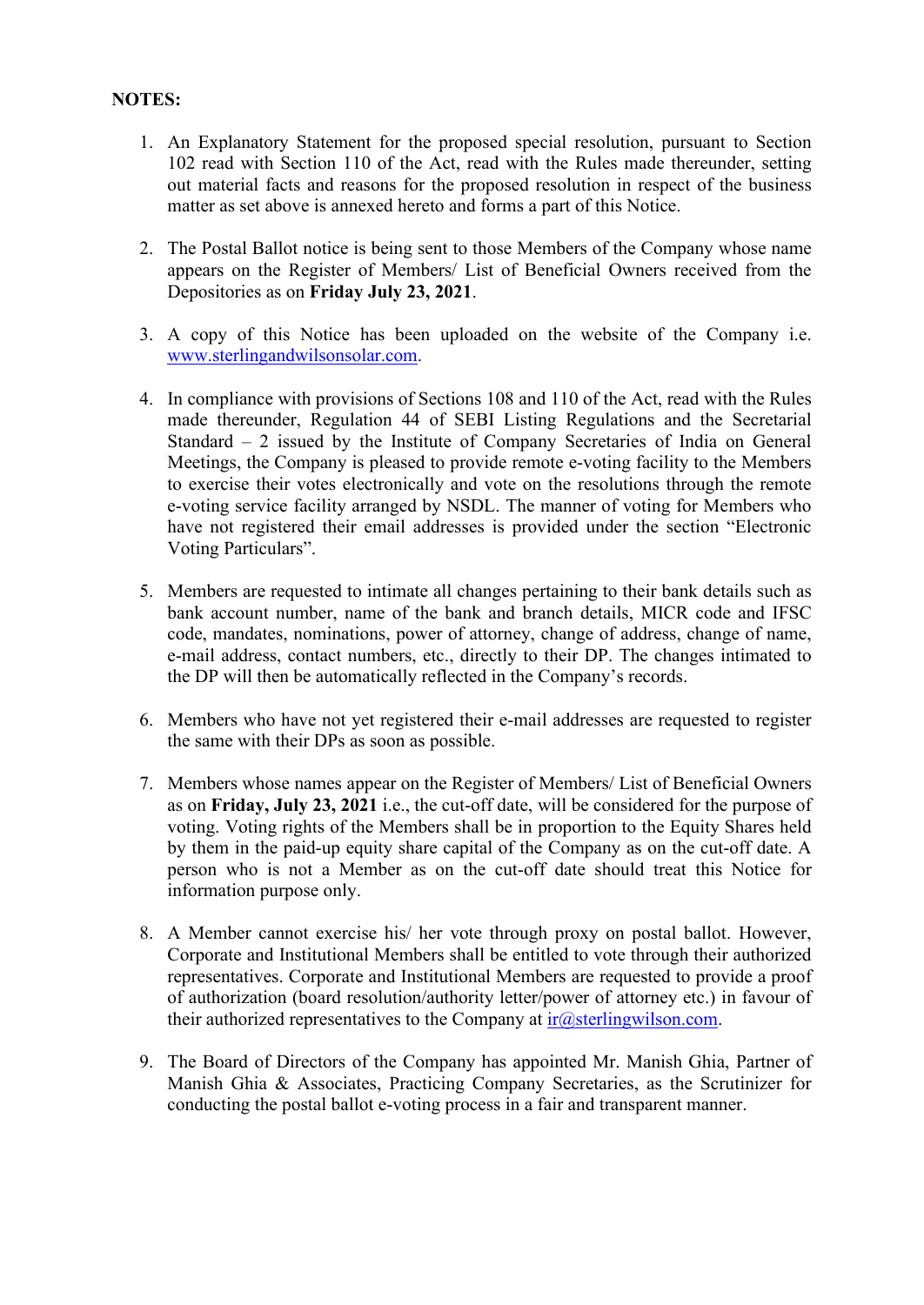- 10. The remote e-voting period commences on **Saturday, July 31, 2021,** at **09:00 a.m. IST** and ends on **Sunday, August 29, 2021** at **05:00 p.m. IST.** During this period, Members of the Company as on the cut-off date may cast their vote by remote evoting. The remote e-voting module shall be disabled by NSDL after the aforesaid date and time for voting. Once the vote on a resolution is cast by the Member, the same cannot be changed subsequently.
- 11. The proposed resolution(s), if passed with requisite majority, shall be deemed to have been passed on the last date specified by the Company for remote e-voting i.e., **Sunday, August 29, 2021**. Further, all the resolution(s) passed through this postal ballot shall be deemed to have been passed by the Members at a General Meeting.
- 12. The scrutinizer shall prepare and submit his report on the total number of votes cast in favour or against or abstained, if any. The Scrutinizer shall after completion of his scrutiny of the remote e-voting, submit his report to the Chairman or any other person authorized by him, who will declare the results of voting by Postal Ballot on or before **Tuesday, August 31, 2021**, at the Registered Office of the Company. The scrutinizer's decision on validity of the Postal Ballot shall be final.
- 13. The results of the Postal Ballot will also be communicated to the Stock Exchanges. The results along with the Scrutinizer's Report will also be displayed on the Company's website at [www.sterlingandwilsonsolar.com](http://www.sterlingandwilsonsolar.com/) and website of NSDL i.e. [www.evoting.nsdl.com](http://www.evoting.nsdl.com/)
- 14. Instructions and other information relating to remote e-voting is provided under the section "Electronic Voting Particulars".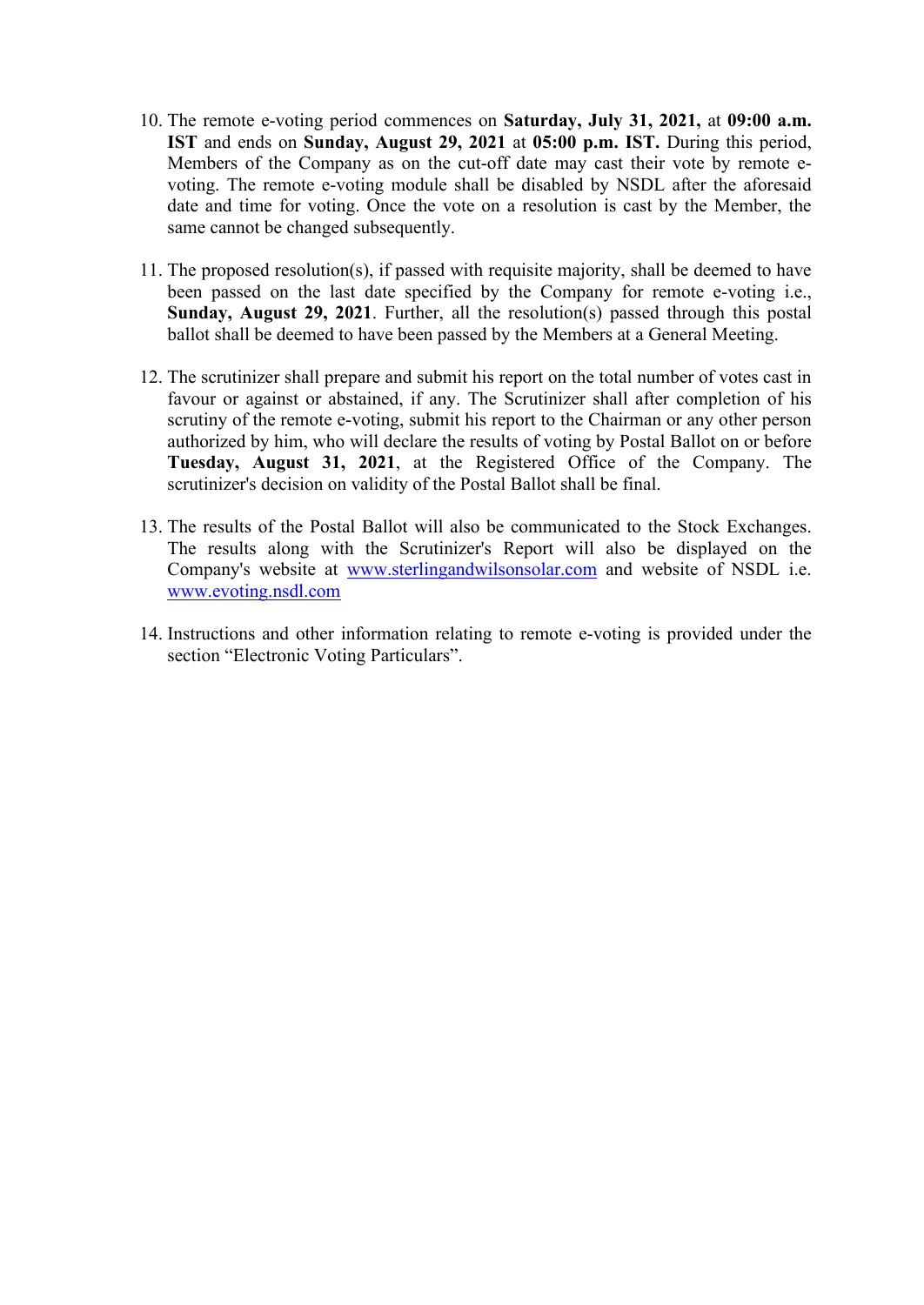### **EXPLANATORY STATEMENT PURSUANT TO SECTION 102 OF THE COMPANIES ACT, 2013:**

#### **To alter the Object Clause of the Memorandum of Association of the Company:**

The Company is currently one of the leading global EPC's for large solar plants and is one of the largest solar operations & maintenance ("O&M") service providers worldwide. The Company now proposes to expand its renewable energy offerings to include EPC solutions for Hybrid Energy power plants, Energy Storage solutions and Waste to Energy. Hybrid Energy consists of solutions involving two or more sources of energy with or without energy storage. A large part of the global market is moving towards micro grids which are based on 100% renewable energy. There is a huge demand for decentralized power plants because not only are they environment friendly but are also economically viable. Further, the waste to energy segment is a large and growing market in developed countries and with our customers focusing on renewable energy along with energy storage being the energy source of the future, the Company aims to use its project management skills and strong stakeholder relationships to become a global leader in the energy market of the future.

Section 13 of the Companies Act, 2013 states that a Company, may, by a special resolution, alter the provisions of its Memorandum of Association (the "MoA"). The Board of Directors at its meeting held on July 29, 2021 has approved the aforesaid alteration in the Object Clause of the MoA of the Company, subject to the approval of the Members of the Company by way of postal ballot. The special resolution passed by postal ballot shall be filed with the Registrar of Companies who shall register the alteration of the MoA with respect to the objects of the Company and certify the registration.

The Board has recommended approval of the resolution as set out in the accompanying Notice as a Special Resolution. In light of the above facts, the approval of the Members is sought through remote e-voting via postal ballot for effecting the alteration in the existing Object Clause of the MoA of the Company by adding sub-clauses in Clause 3(a) of the MoA.

None of the Directors/ Key Managerial Personnel of the Company/ their relatives is, in any way, concerned or interested, financially or otherwise, in the proposed resolution. The Board recommends the resolution for approval of the Members.

The MoA is available for inspection by the Members on the Company's website.

**By Order of the Board**  For **Sterling and Wilson Solar Limited**

**Place:** Mumbai **Date:** July 29, 2021

**Jagannadha Rao Ch. V. Company Secretary & Compliance Officer**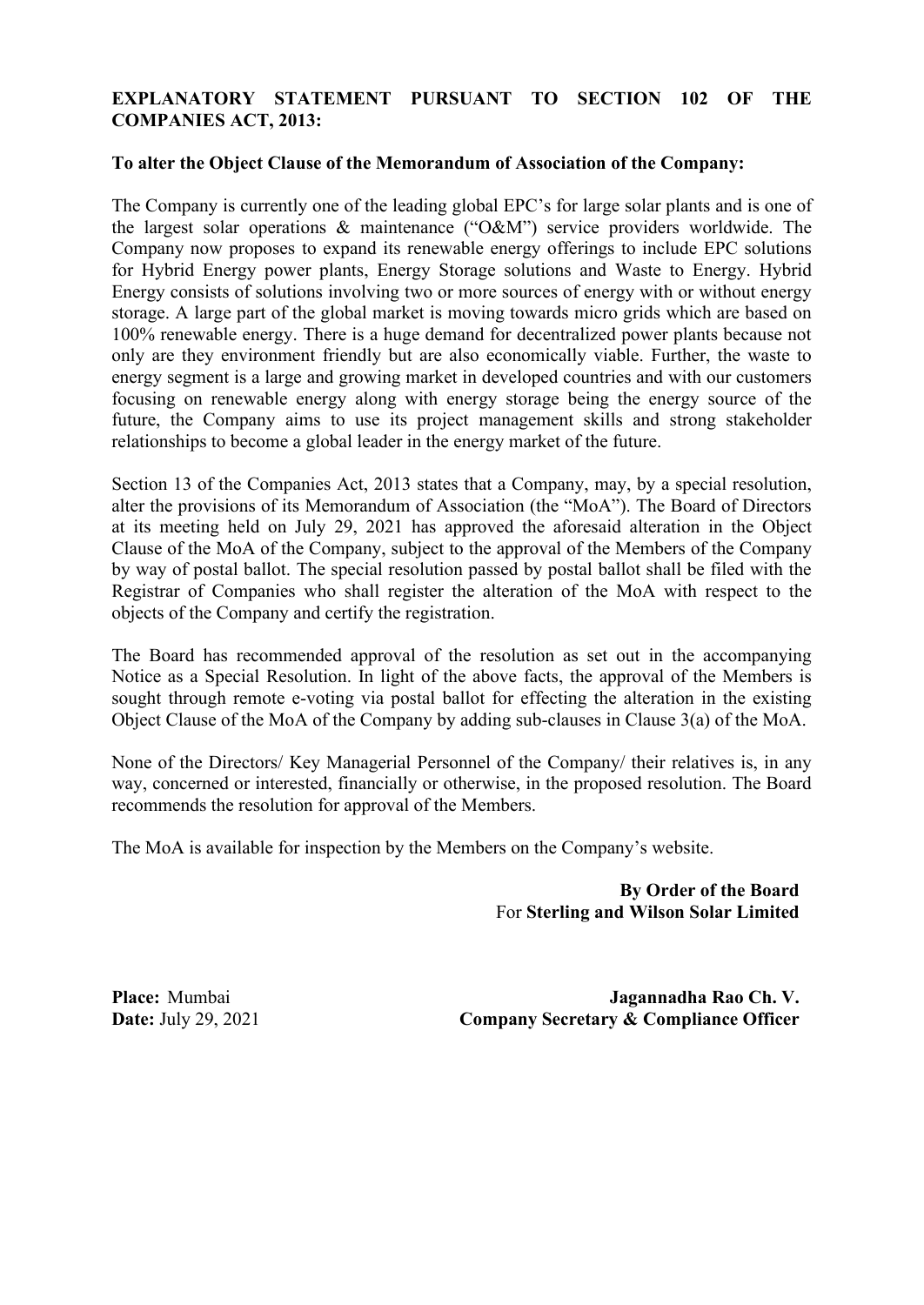## **Electronic Voting Particulars**

## **How do I vote electronically using NSDL e-Voting system?**

*The way to vote electronically on NSDL e-Voting system consists of "Two Steps" which are mentioned below:*

## **Step 1: Access to NSDL e-Voting system**

# **A) Login method for e-Voting for Individual shareholders holding securities in demat mode**

In terms of SEBI circular dated December 9, 2020 on e-Voting facility provided by Listed Companies, Individual shareholders holding securities in demat mode are allowed to vote through their demat account maintained with Depositories and Depository Participants. Shareholders are advised to update their mobile number and email Id in their demat accounts in order to access e-Voting facility.

Login method for Individual shareholders holding securities in demat mode is given below:

| <b>Type of shareholders</b>    | <b>Login Method</b>                                                                                                |  |
|--------------------------------|--------------------------------------------------------------------------------------------------------------------|--|
|                                |                                                                                                                    |  |
| <b>Individual Shareholders</b> | 1. Existing IDeAS user can visit the e-Services website of                                                         |  |
| holding securities in          | NSDL Viz. https://eservices.nsdl.com either on a Personal                                                          |  |
| demat mode with NSDL.          | Computer or on a mobile. On the e-Services home page                                                               |  |
|                                | click on the "Beneficial Owner" icon under "Login" which                                                           |  |
|                                | is available under 'IDeAS' section, this will prompt you to                                                        |  |
|                                | enter your existing User ID and Password. After successful                                                         |  |
|                                | authentication, you will be able to see e-Voting services                                                          |  |
|                                | under Value added services. Click on "Access to e-Voting"                                                          |  |
|                                | under e-Voting services and you will be able to see e-Voting                                                       |  |
|                                | page. Click on company name or e-Voting service                                                                    |  |
|                                | provider i.e. NSDL and you will be re-directed to e-Voting                                                         |  |
|                                | website of NSDL for casting your vote during the remote e-                                                         |  |
|                                | Voting period.                                                                                                     |  |
|                                | If you are not registered for IDeAS e-Services, option to<br>2.                                                    |  |
|                                | register is available at https://eservices.nsdl.com.<br>Select                                                     |  |
|                                | "Register Online for IDeAS Portal" or click at                                                                     |  |
|                                | https://eservices.nsdl.com/SecureWeb/IdeasDirectReg.jsp                                                            |  |
|                                | 3. Visit the e-Voting website of NSDL. Open web browser by                                                         |  |
|                                | typing the following URL: https://www.evoting.nsdl.com/                                                            |  |
|                                | either on a Personal Computer or on a mobile. Once the                                                             |  |
|                                | home page of e-Voting system is launched, click on the icon                                                        |  |
|                                | "Login" which is available under 'Shareholder/Member'                                                              |  |
|                                | section. A new screen will open. You will have to enter                                                            |  |
|                                | your User ID (i.e. your sixteen digit demat account number                                                         |  |
|                                | hold with NSDL), Password/OTP and a Verification Code                                                              |  |
|                                | as shown on the screen. After successful authentication, you                                                       |  |
|                                | will be redirected to NSDL Depository site wherein you can<br>see e-Voting page. Click on company name or e-Voting |  |
|                                | service provider i.e. NSDL and you will be redirected to e-                                                        |  |
|                                |                                                                                                                    |  |
|                                |                                                                                                                    |  |
|                                | Voting website of NSDL for casting your vote during the<br>remote e-Voting period.                                 |  |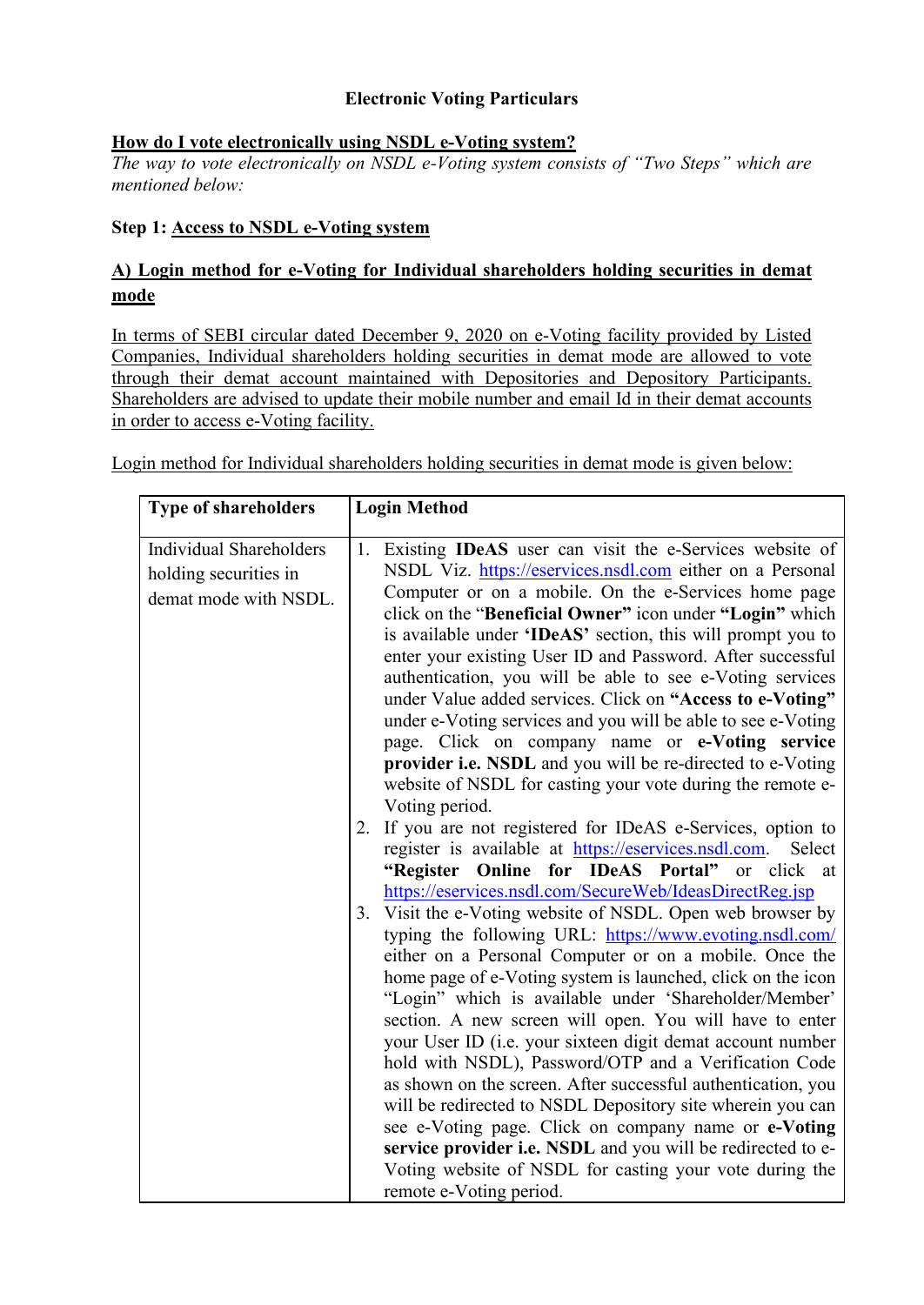|                                                                                                                           | 4. Shareholders/Members can also download NSDL Mobile<br>App "NSDL Speede" facility by scanning the QR code<br>mentioned below for seamless voting experience.<br><b>NSDL Mobile App is available on</b><br>App Store<br>Google Play                                                                                                                                                                                                                                                                                                                                                                                                                                                                                                                                                                                                                                                                                                                                                                                                                                                                                                                                                                           |
|---------------------------------------------------------------------------------------------------------------------------|----------------------------------------------------------------------------------------------------------------------------------------------------------------------------------------------------------------------------------------------------------------------------------------------------------------------------------------------------------------------------------------------------------------------------------------------------------------------------------------------------------------------------------------------------------------------------------------------------------------------------------------------------------------------------------------------------------------------------------------------------------------------------------------------------------------------------------------------------------------------------------------------------------------------------------------------------------------------------------------------------------------------------------------------------------------------------------------------------------------------------------------------------------------------------------------------------------------|
| <b>Individual Shareholders</b><br>holding securities in<br>demat mode with CDSL                                           | 1. Existing users who have opted for Easi / Easiest, they can<br>login through their user id and password. Option will be<br>made available to reach e-Voting page without any further<br>authentication. The URL for users to login to Easi / Easiest<br>https://web.cdslindia.com/myeasi/home/login<br>are<br><b>or</b><br>www.cdslindia.com and click on New System Myeasi.<br>2. After successful login of Easi/Easiest the user will be also<br>able to see the E Voting Menu. The Menu will have links of<br>e-Voting service provider i.e. NSDL. Click on NSDL to<br>cast your vote.<br>3. If the user is not registered for Easi/Easiest, option to<br>register is available at<br>https://web.cdslindia.com/myeasi/Registration/EasiRegistrat<br>10 <sub>n</sub><br>4. Alternatively, the user can directly access e-Voting page by<br>providing demat Account Number and PAN No. from a link<br>www.cdslindia.com home page. The system will<br>authenticate the user by sending OTP on registered Mobile<br>& Email as recorded in the demat Account. After successful<br>authentication, user will be provided links for the respective<br>ESP <i>i.e.</i> NSDL where the e-Voting is in progress. |
| <b>Individual Shareholders</b><br>(holding securities in<br>demat mode) login<br>through their depository<br>participants | You can also login using the login credentials of your demat<br>account through your Depository Participant registered with<br>NSDL/CDSL for e-Voting facility. upon logging in, you will be<br>able to see e-Voting option. Click on e-Voting option, you will<br>be redirected to NSDL/CDSL Depository site after successful<br>authentication, wherein you can see e-Voting feature. Click on<br>company name or e-Voting service provider i.e. NSDL and you<br>will be redirected to e-Voting website of NSDL for casting your<br>vote during the remote e-Voting period or joining virtual<br>meeting & voting during the meeting.                                                                                                                                                                                                                                                                                                                                                                                                                                                                                                                                                                        |

Important note: Members who are unable to retrieve User ID/ Password are advised to use Forget User ID and Forget Password option available at abovementioned website.

Helpdesk for Individual Shareholders holding securities in demat mode for any technical issues related to login through Depository i.e. NSDL and CDSL.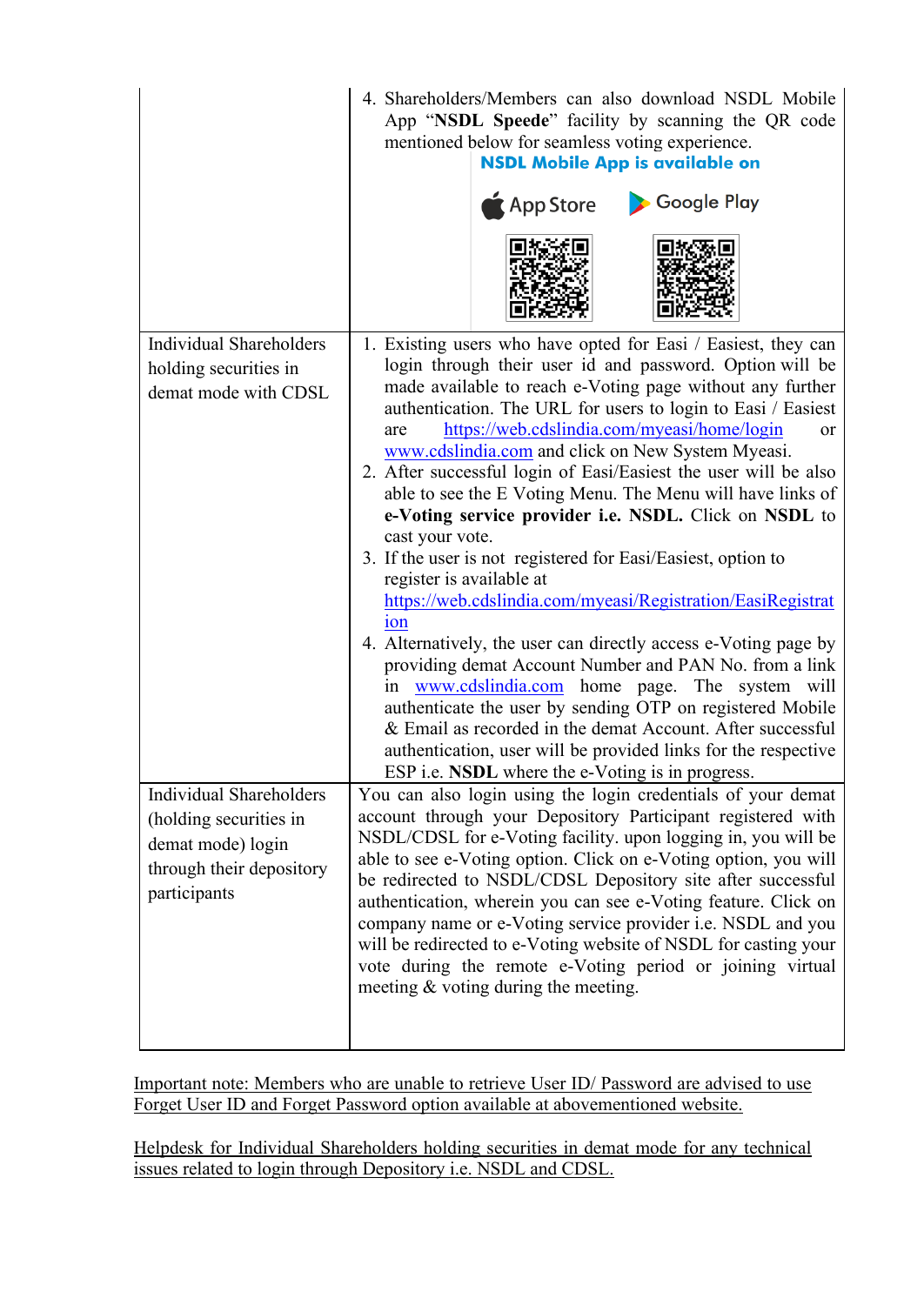| Login type                                                                      | <b>Helpdesk details</b>                                                                                                                                                                  |
|---------------------------------------------------------------------------------|------------------------------------------------------------------------------------------------------------------------------------------------------------------------------------------|
| Individual Shareholders holding<br>securities in demat mode with<br><b>NSDL</b> | Members facing any technical issue in login can<br>contact NSDL helpdesk by sending a request at<br>evoting@nsdl.co.in or call at toll free no.: 1800 1020<br>990 and 1800 22 44 30      |
| Individual Shareholders holding<br>securities in demat mode with<br><b>CDSL</b> | Members facing any technical issue in login can<br>contact CDSL helpdesk by sending a request at<br>$help desk.evoting @cdslindia.com$ or contact at 022-<br>23058738 or 022-23058542-43 |

### **B. Login Method for shareholders other than Individual shareholders holding securities in demat mode**

## **How to Log-in to NSDL e-Voting website?**

- 1. Visit the e-Voting website of NSDL. Open web browser by typing the following URL: <https://www.evoting.nsdl.com/> either on a personal computer or on a mobile.
- 2. Once the home page of e-Voting system is launched, click on the icon "Login" which is available under 'Shareholders/Member' section.
- 3. A new screen will open. You will have to enter your User ID, your Password and a Verification Code as shown on the screen. *Alternatively, if you are registered for NSDL eservices i.e. IDEAS, you can log-in at<https://eservices.nsdl.com/> with your existing IDEAS login. Once you log-in to NSDL eservices after using your log-in credentials, click on e-Voting and you can proceed to Step 2 i.e. Cast your vote electronically.*

| 4. Your User ID details are given below :                     |                                                                                                                  |  |
|---------------------------------------------------------------|------------------------------------------------------------------------------------------------------------------|--|
| Manner of holding shares (NSDL or   Your User ID is:          |                                                                                                                  |  |
| <b>CDSL</b> )                                                 |                                                                                                                  |  |
| a) For Members who hold shares in<br>demat account with NSDL. | 8 Character DP ID followed by 8 Digit<br>Client ID                                                               |  |
|                                                               | For example if your DP ID is IN300***<br>and Client ID is $12******$ then your<br>user ID is IN300***12******.   |  |
| b) For Members who hold shares in<br>demat account with CDSL. | 16 Digit Beneficiary ID                                                                                          |  |
|                                                               | For example if your Beneficiary ID is<br>$12****************$ then your user ID<br>$is 12**********************$ |  |

- 5. Your password for shareholders other than Individual shareholders are given below:
	- a) If you are already registered for e-Voting, then you can use your existing password to login and cast your vote.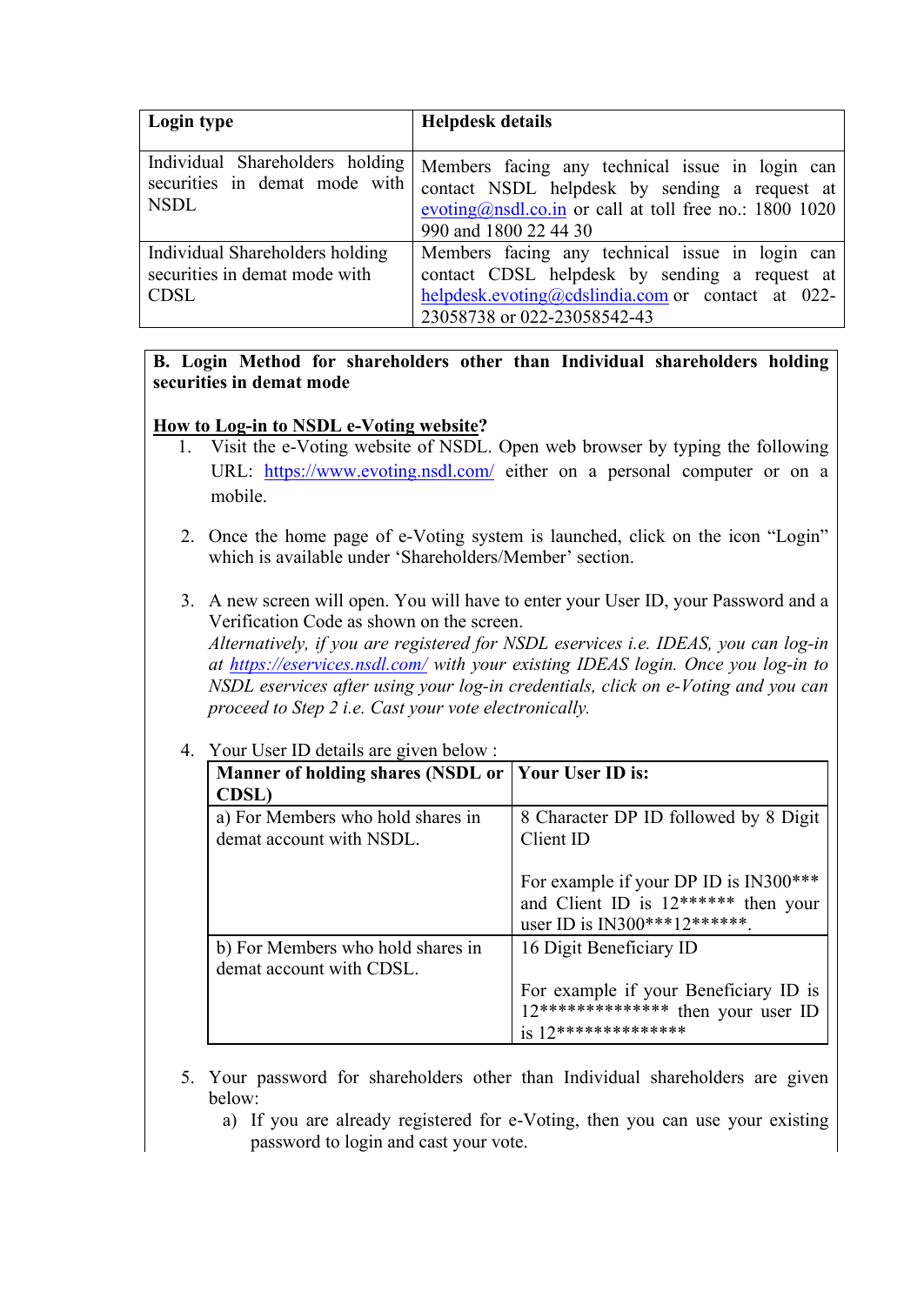- b) If you are using NSDL e-Voting system for the first time, you will need to retrieve the 'initial password' which was communicated to you. Once you retrieve your 'initial password', you need to enter the 'initial password' and the system will force you to change your password.
- c) How to retrieve your 'initial password'?
	- (i) If your e-mail ID is registered in your demat account or with the Company, your 'initial password' is communicated to you on your email ID. Trace the email sent to you from NSDL from your mailbox. Open the e-mail and open the attachment i.e. a .pdf file. Open the .pdf file. The password to open the .pdf file is your 8 digit client ID for NSDL account, last 8 digits of client ID for CDSL account. The .pdf file contains your 'User ID' and your 'initial password'.
	- (ii) If your email ID is not registered, please follow steps mentioned below in process for those shareholders whose email IDs are not registered
- 6. If you are unable to retrieve or have not received the "Initial password" or have forgotten your password:
	- a) Click on "**[Forgot User Details/Password](https://www.evoting.nsdl.com/eVotingWeb/commonhtmls/NewUser.jsp)**?" option available on [www.evoting.nsdl.com.](http://www.evoting.nsdl.com/)
	- b) If you are still unable to get the password by the aforesaid option(s), you can send a request at  $evoting@nsdl.co.in mentioning your demand account number,$ </u> your PAN, your name and your registered address.
	- c) Members can also use the OTP (One Time Password) based login for casting the votes on the e-Voting system of NSDL.
- 7. After entering your password, tick on Agree to "Terms and Conditions" by selecting on the check box.
- 8. Now, you will have to click on "Login" button.
- 9. After you click on the "Login" button, Home page of e-Voting will open.

# **Step 2: Cast your vote electronically on NSDL e-Voting system.**

### **How to cast your vote electronically on NSDL e-Voting system?**

- 1. After successful login at Step 1, you will be able to see all the companies "EVEN" in which you are holding shares and whose voting cycle is in active status.
- 2. Select "EVEN" of company for which you wish to cast your vote during the remote e-Voting period.
- 3. Now you are ready for e-Voting as the Voting page opens.
- 4. Cast your vote by selecting appropriate options i.e. assent or dissent, verify/modify the number of shares for which you wish to cast your vote and click on "Submit" and also "Confirm" when prompted.
- 5. Upon confirmation, the message "Vote cast successfully" will be displayed.
- 6. You can also take the printout of the votes cast by you by clicking on the print option on the confirmation page.
- 7. Once you confirm your vote on the resolution, you will not be allowed to modify your vote.